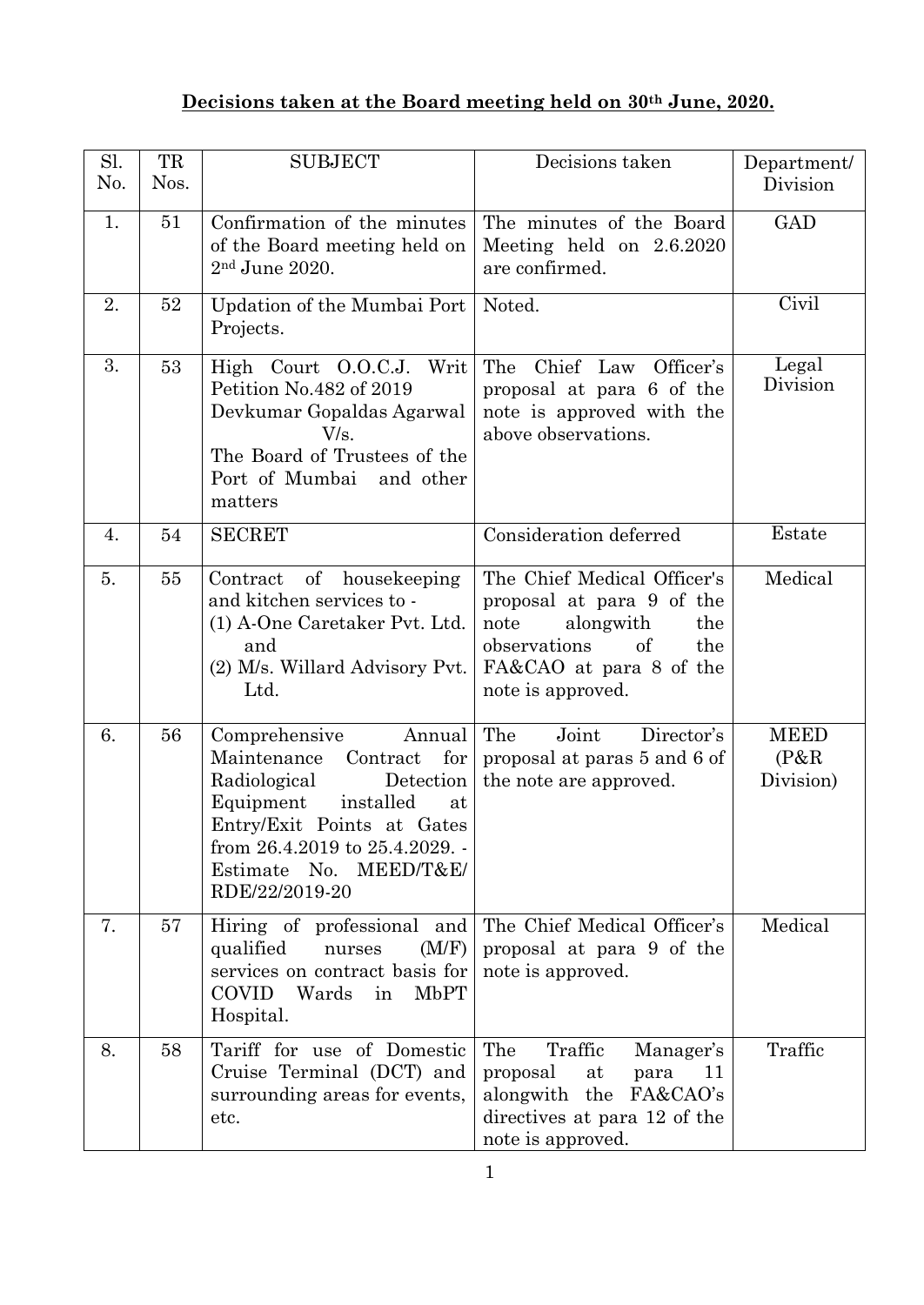| Sl.<br>No. | TR<br>Nos. | <b>SUBJECT</b>                                                                                                                                                                                                                                                                                                                                                                                                | Decisions taken                                                                                                                                                                                                                                                                                                                                                              | Department/<br>Division |
|------------|------------|---------------------------------------------------------------------------------------------------------------------------------------------------------------------------------------------------------------------------------------------------------------------------------------------------------------------------------------------------------------------------------------------------------------|------------------------------------------------------------------------------------------------------------------------------------------------------------------------------------------------------------------------------------------------------------------------------------------------------------------------------------------------------------------------------|-------------------------|
| 9.         | 59         | Annual Accounts 2019-2020.<br>of<br>- Annual<br>Accounts<br>Mumbai Port Trust for the<br>ended $31$ <sup>st</sup><br>March<br>year<br>2020.                                                                                                                                                                                                                                                                   | Approval is accorded to -<br>the Annual Accounts<br>(i)<br>2019-20, and forward<br>the<br>the<br>same<br>to<br>Principal Director<br>$\circ$ of<br>Audit, Central, Mumbai<br>for audit as well as to<br>K.C.<br>Jain<br>$\&$<br>Co.,<br>Chartered Accountant<br>for Tax Audit.<br>(ii) replenish the<br>excess<br>withdrawals of pension<br>corpus to Pension Fund<br>Trust. | Finance                 |
| 10.        | 60         | Action Taken Report on the<br>decisions taken in the Board<br>meeting<br>held<br><sub>on</sub><br>25 <sup>th</sup> February 2020.                                                                                                                                                                                                                                                                             | Consideration deferred.                                                                                                                                                                                                                                                                                                                                                      | <b>GAD</b>              |
| 11.        | 61         | accommodation<br>Free<br>and<br>free Food to both Regular<br>Employees and<br>Contract<br>workers for those who are all<br>required<br>Medical/<br>Paramedical/ Housekeeping/<br>Sanitation workers/ workers<br>working for Hospital/MSSC<br>Security Personals<br>οf<br>Hospital and Ambulance<br>Drivers during the Lock<br>down period from 23.3.2020<br>Pandemic<br>till<br>Covid-19<br>Crisis gets over. | The Chief Medical Officer's<br>proposal at para 7 of the<br>alongwith<br>note<br>the<br>FA&CAO's observations at<br>para 8 of the note is<br>approved.                                                                                                                                                                                                                       | Medical                 |
| 12.        | 62         | Emergency utilization<br>of<br>K.J.<br>Somaiya<br>Medical<br>College Hospital, Sion East,<br>Mumbai, for<br>shifting<br>of<br>Covid-19 positive patients of<br>MbPT Beneficiaries for the<br>Management of dedicated<br>Covid Care Hospital (DCH).                                                                                                                                                            | The Chief Medical Officer's<br>proposal at para 11 of the<br>alongwith<br>note<br>the<br>FA&CAO's observations at<br>para 12 of the note is<br>approved.                                                                                                                                                                                                                     | Medical                 |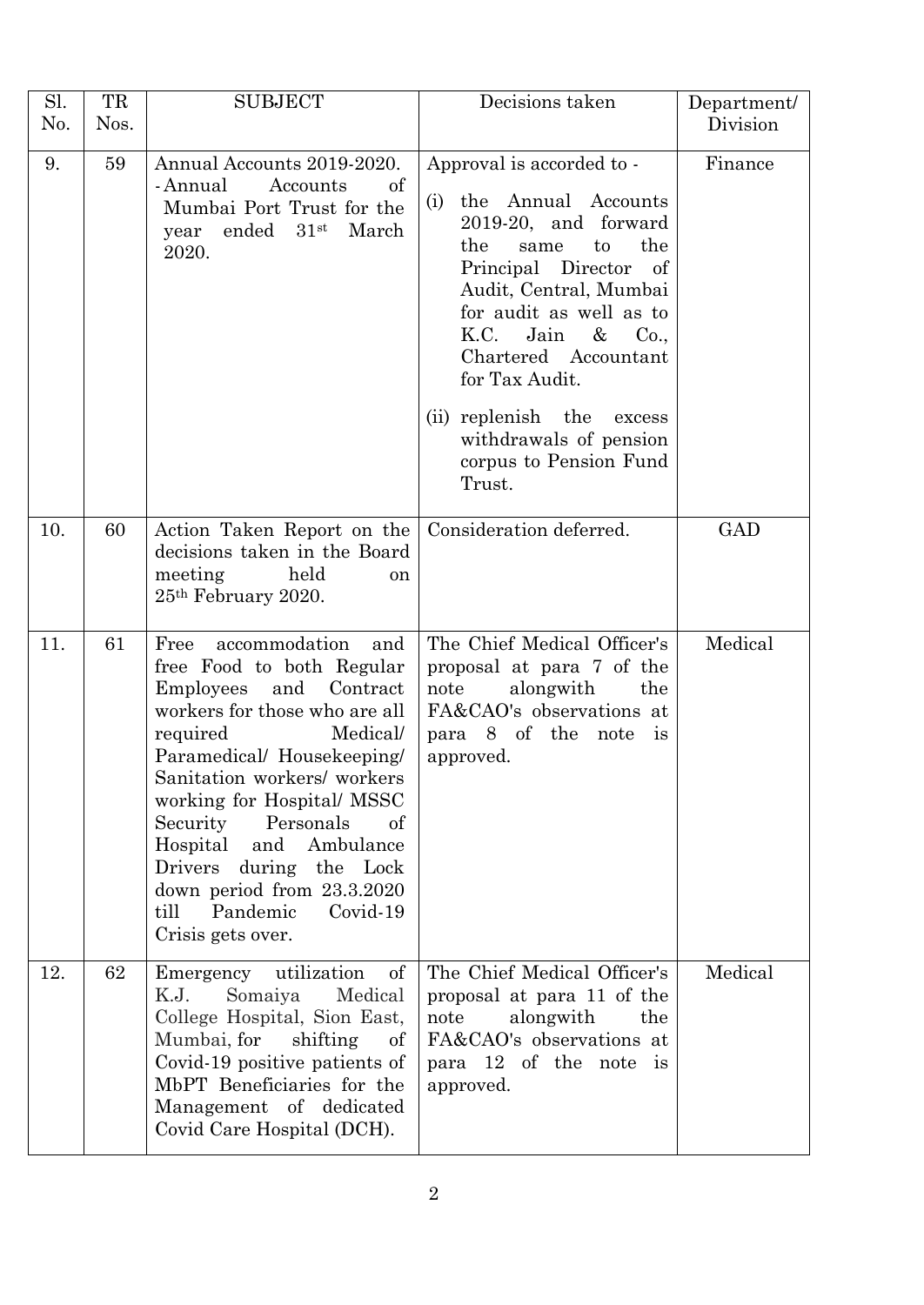| Sl.<br>No. | TR<br>Nos. | <b>SUBJECT</b>                                                                                                                                                                                                                                                                                                                                                                                                         | Decisions taken                                                                                                                                                                                                                                                                                                             | Department/<br>Division |
|------------|------------|------------------------------------------------------------------------------------------------------------------------------------------------------------------------------------------------------------------------------------------------------------------------------------------------------------------------------------------------------------------------------------------------------------------------|-----------------------------------------------------------------------------------------------------------------------------------------------------------------------------------------------------------------------------------------------------------------------------------------------------------------------------|-------------------------|
| 13.        | 63         | Emergency empanelment of<br>Private<br>Laboratories<br>for<br>Covid 19 RT PCR Test with<br>effect from 23.3.2020 till the<br>Covid Pandemic gets over.                                                                                                                                                                                                                                                                 | The CMO to form a<br>(i)<br>including<br>Committee<br>Accounts<br>Officer<br>an<br>and Materials Manager<br>and negotiate with the<br>laboratories.<br>The CMO<br>to<br>make<br>(ii)<br>payment of ₹2200 per<br>from<br>14.6.2020<br>test<br>collection<br>without<br>charges and Finance<br>team to<br>verify the<br>same. | Medical                 |
| 14.        | 64         | $\sigma f$<br>Deferment<br>of Mumbai Port<br>take-over<br>Hospital<br>from<br>Trust<br>15.6.2020 to 22.7.2020.                                                                                                                                                                                                                                                                                                         | operational   Consideration deferred.                                                                                                                                                                                                                                                                                       | Medical                 |
| 15.        | 65         | Utilization of Private Hearse<br>Van<br>for<br>shifting<br>of<br>all<br>Positive/<br>Suspect/ brought<br>dead<br>bodies<br>from<br>Covid<br>MbPT Hospital Mortuary to<br>Cremation<br>ground<br>and<br>Private Basic and Advanced<br>Cardiac Ambulance services<br>for emergency and routine<br>shifting of Covid patients as<br>and when required with<br>effect from 23.3.2020 till the<br>Covid Pandemic gets over. | The Chief Medical Officer's<br>proposal at para 11 of the<br>note, subject to verification<br>of rates and FA&CAO's<br>observations at para 12 of<br>the note, is approved.                                                                                                                                                 | Medical                 |
| 16.        | 66         | Tender No. CMO.07/2016 for<br>Outsourcing<br>$\sigma$<br>House-<br>keeping<br>and<br>Facility<br>Management<br>Services<br>in<br>MbPT Hospital<br>for<br>the<br>period of three months from<br>1.4.2020 to 31.7.2020 or till<br>the Concessionaire takes<br>over on 22.7.2020 whichever<br>is earlier.                                                                                                                 | The Chief Medical Officer's<br>proposal at para 11 of the<br>note, subject to compliance<br>of FA&CAO's observations<br>at para 12 of note, is<br>approved.                                                                                                                                                                 | Medical                 |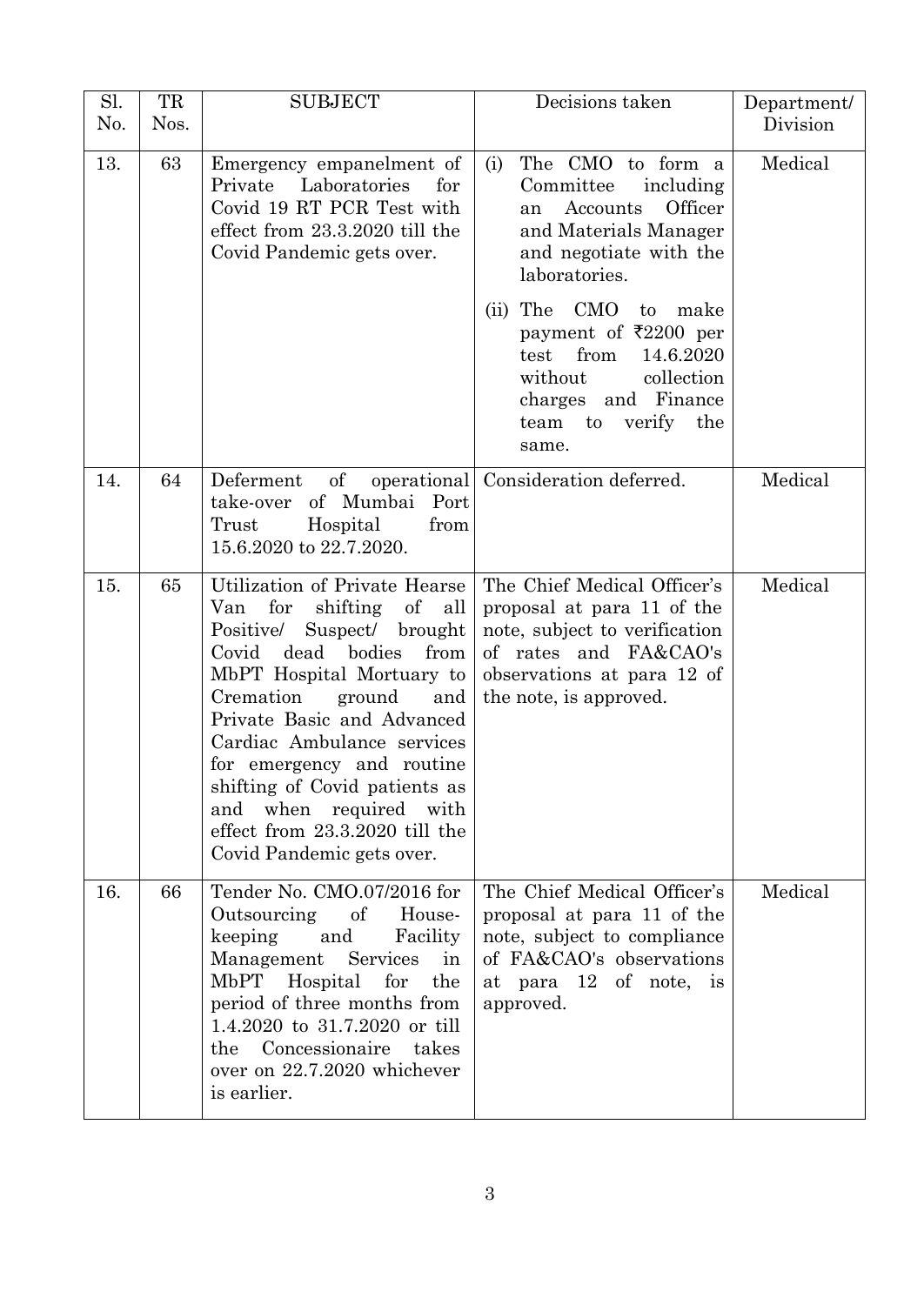| Sl.<br>No. | TR<br>Nos. | <b>SUBJECT</b>                                                                                                                                                                                                                           | Decisions taken                                                                                                                                                                                                                                                                                   | Department/<br>Division |
|------------|------------|------------------------------------------------------------------------------------------------------------------------------------------------------------------------------------------------------------------------------------------|---------------------------------------------------------------------------------------------------------------------------------------------------------------------------------------------------------------------------------------------------------------------------------------------------|-------------------------|
| 17         | 67         | Removal of wreck vessels<br>lying in Mumbai Harbour -<br>e-auction No. 3738 (MSTC)<br>for sale of sunken ship.                                                                                                                           | The existing contractor<br>(i)<br>granted further<br>be<br>extension of two years<br>for removal of 5 more<br>wrecks in addition to<br>the earlier 4 wrecks<br>already cleared.                                                                                                                   | Marine                  |
|            |            |                                                                                                                                                                                                                                          | (ii) Taking<br>into<br>consideration<br>the<br>speed of execution,<br>allowing 2<br>more<br>wrecks as an incentive<br>the<br>existing<br>$\mathbf{t}$<br>contractor.                                                                                                                              |                         |
|            |            |                                                                                                                                                                                                                                          | (iii) To issue advertisement<br>for the removal of<br>remaining 11 wrecks.                                                                                                                                                                                                                        |                         |
| 18.        | 68         | Continuation of occupation<br>of official residence by the<br>Chairman.                                                                                                                                                                  | Approval is accorded<br>$\mathbf{t}$<br>continue<br>occupation<br>of<br>Chairman<br>bungalow<br>on<br>normal licence fees from<br>1.8.2020 to 31.1.2021 and<br>on payment of electricity,<br>water, telephone, rent and<br>furniture hire charges at<br>the present rate for the<br>above period. | Welfare                 |
| 19.        | 69         | Retention<br>οf<br>residential<br>accommodation by Dr. (Ms.)<br>Malini V. Shankar.                                                                                                                                                       | Approval is accorded to<br>review the decision taken<br>by TR Nos. $139$ and $238$<br>dated<br>24.9.2019<br>and<br>$27.12.2019$ and to charge<br>normal license fee from<br>1.1.2019 to 31.12.2019.                                                                                               | Welfare                 |
| 20.        | 70         | Development of Rewas Port<br>as a satellite Port of Mumbai<br>Port<br>and<br>JNPT.<br>Consultancy services for<br>undertaking asset valuation<br>study of Rewas Port Ltd. by<br>SBI Caps.<br>- Proposal for acceptance of<br>the report. | Consideration deferred.                                                                                                                                                                                                                                                                           | <b>CIVIL</b>            |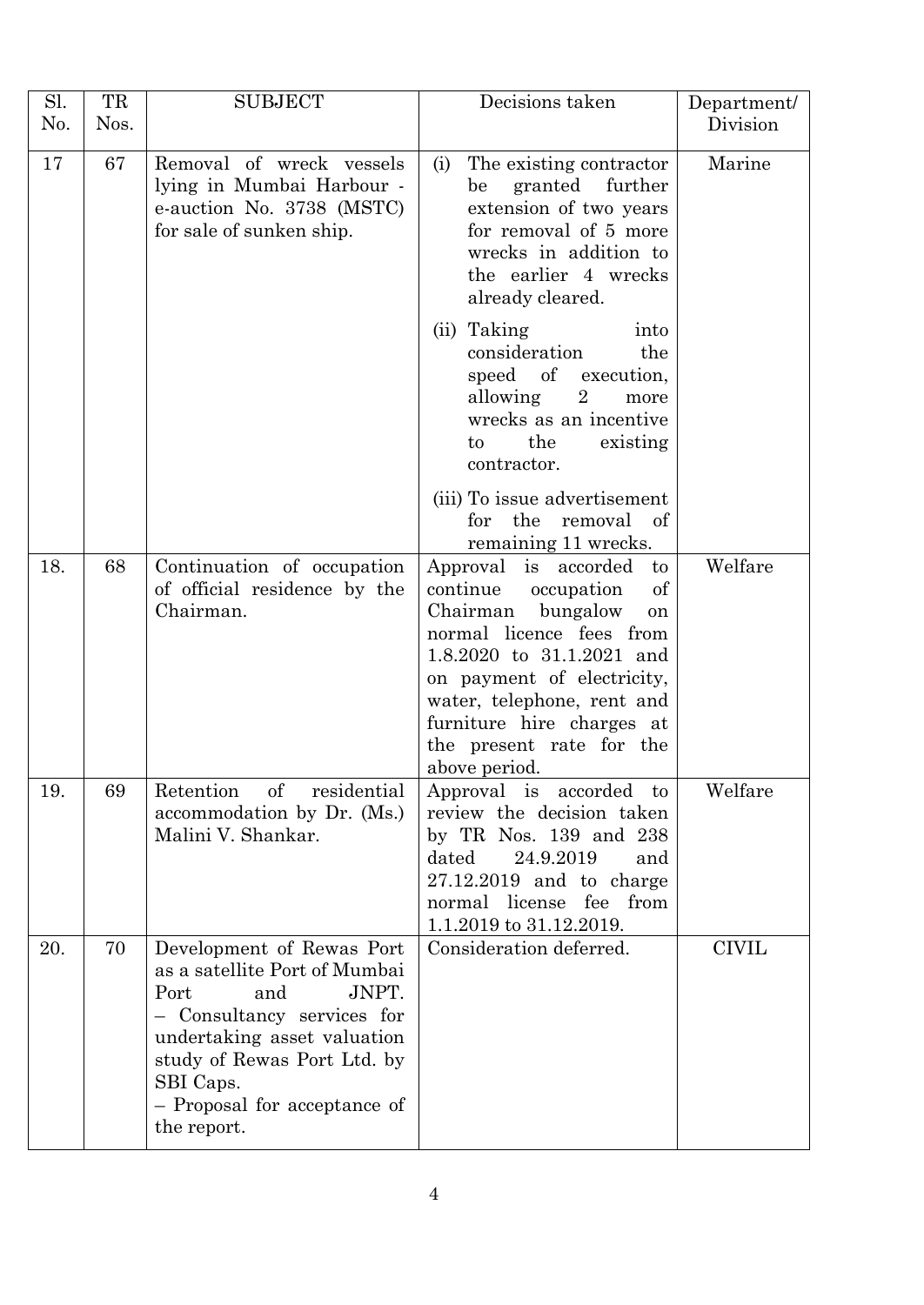| Sl.<br>N <sub>0</sub> . | TR<br>Nos. | <b>SUBJECT</b>                                                                                                                                                                                                                                                                     | Decisions taken                                                                          | Department/<br>Division |
|-------------------------|------------|------------------------------------------------------------------------------------------------------------------------------------------------------------------------------------------------------------------------------------------------------------------------------------|------------------------------------------------------------------------------------------|-------------------------|
| 21.                     | 71         | of<br>Deployment<br>one<br>electrician/wiremen and one<br>for<br>helper<br>Quarantine<br>facility of<br>COVID-19<br>suspective / positive patients<br>Kalyan<br>Kendra,<br>at<br>Knowledge Centre<br>and<br>COVID CARE ASHRAM.                                                     | Chief<br>The<br>Mechanical<br>Engineer's proposal at para<br>9 of the note is approved.  | <b>MEED</b>             |
| 22.                     | 72         | of<br>Exemptions/Remission<br>Charges.                                                                                                                                                                                                                                             | Consideration deferred.                                                                  | Traffic                 |
| 23.                     | 73         | Request from Smartchem<br>Technologies Ltd.<br>Handling of Ammonium<br>Sulphate and its storage in<br>Indira Dock.                                                                                                                                                                 | The<br>Traffic<br>Manager's<br>proposal at para 21 of the<br>note is approved.           | Traffic                 |
| 24.                     | 74         | Ropeway Service between<br>Haji Bunder, Sewree and<br>Elephanta<br>Island<br>in<br>Mumbai Harbour.                                                                                                                                                                                 | Chief<br>The<br>Engineer's<br>proposal at para 4 of the<br>note is approved.             | Civil                   |
| 25.                     | 75         | (i) Consolidation of Pension<br>other<br>and<br>pensionary<br>benefits of $pre-1.1.2017$<br>Retired Class I and Class<br>II Officers in the Major<br>Ports and Dock Labour<br>Board and<br>(ii) Revision of Pension and<br>other pensionary benefits<br>Class I and Class II<br>of | Consideration deferred.                                                                  | Finance                 |
|                         |            | Officers of the Major<br>Ports/Dock<br>Labour<br>Board who have retired<br>on or after 1.1.2017.                                                                                                                                                                                   |                                                                                          |                         |
| 26.                     | 76         | Consideration<br>for<br>determination of license fee<br>for the premises of in-house<br>Wellness<br>pharmacy<br>i.e.<br>Forever Medicare Pvt. Ltd.                                                                                                                                 | The<br>Estate<br>Manager's<br>proposal at paras 9, 11 and<br>12 of the note is approved. | Estate<br>Division      |
| 27.                     | 77         | for<br>Tender<br>allotment<br>$\sigma f$<br>open/covered<br>for<br>space<br>offshore<br>activities<br>viz.<br>storage/ cargo operation with<br>without installation<br>of<br>or                                                                                                    | Consideration deferred.                                                                  | Traffic                 |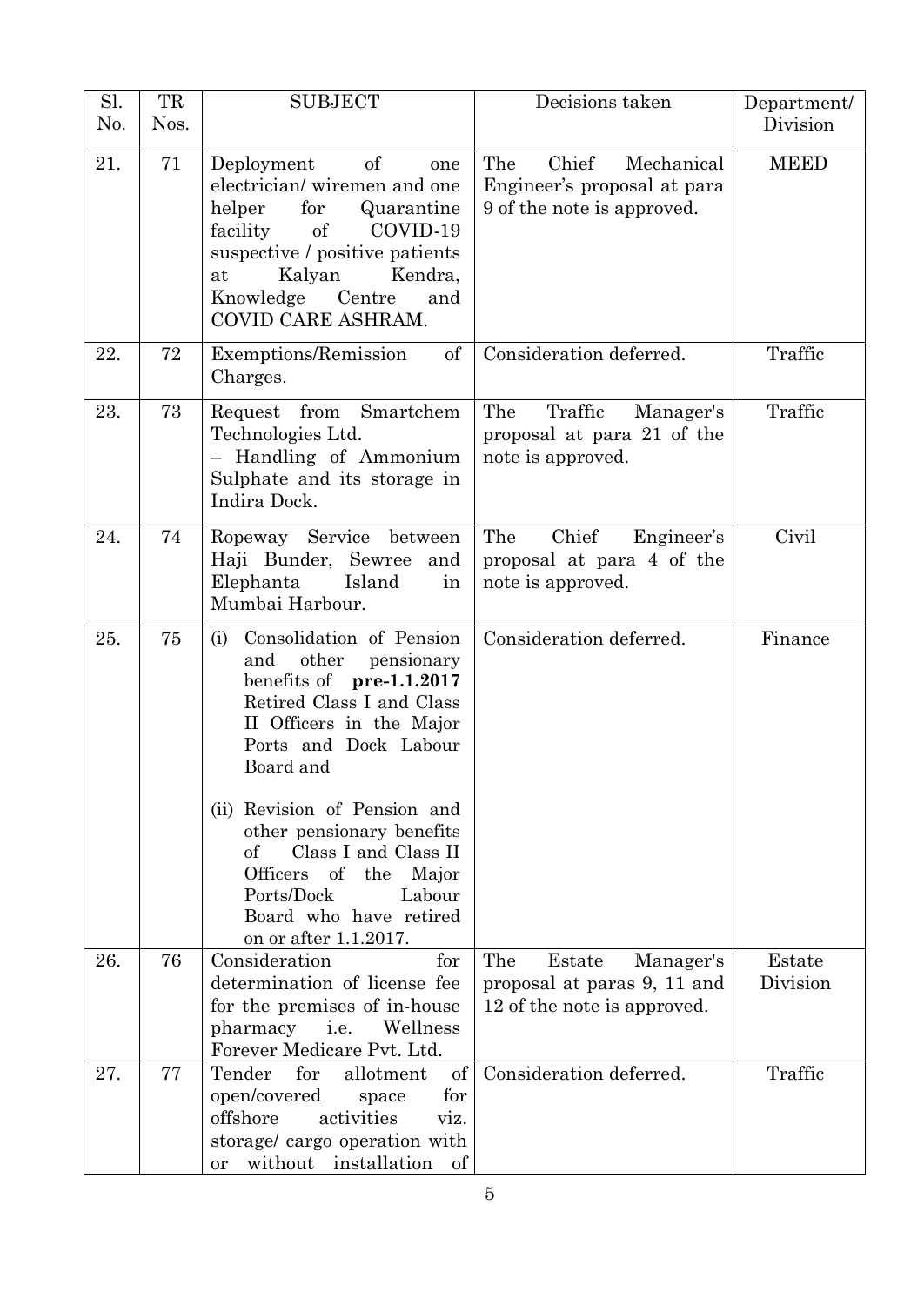| Sl.<br>No. | TR<br>Nos. | <b>SUBJECT</b>                                                                                                                                                                                                                                                                                                                                                                                                                    | Decisions taken                                                                                                                                                                                                                                                                                                                                                                                                                                                                                                                           | Department/<br>Division |
|------------|------------|-----------------------------------------------------------------------------------------------------------------------------------------------------------------------------------------------------------------------------------------------------------------------------------------------------------------------------------------------------------------------------------------------------------------------------------|-------------------------------------------------------------------------------------------------------------------------------------------------------------------------------------------------------------------------------------------------------------------------------------------------------------------------------------------------------------------------------------------------------------------------------------------------------------------------------------------------------------------------------------------|-------------------------|
|            |            | facilities,<br>handling<br>cargo<br>within<br>the<br>equipment<br>earmarked<br>14<br>at<br>area<br>Victoria Dock and 10 Indira<br>Docks of Mumbai Port.<br>Tender No.TM/ID/03/2019                                                                                                                                                                                                                                                |                                                                                                                                                                                                                                                                                                                                                                                                                                                                                                                                           |                         |
| 28         | 78         | Consideration of Valuation<br>Report for fixation of SOR<br>A, B & C Buildings at Rajas<br>Nagar $Class - IV$ type<br>quarters and outhouse at<br>Cotton Green (East) allotted<br>on leave & license basis to<br>of<br>Department<br>Atomic<br>Energy, GOI (Tata Memorial<br>Hospital, A Grant in Aid<br>Institute) based on valuation<br>report by Shri A.V. Pendse in<br>respect of plot of lands falling<br>in RR Zone 11/85A. | Approval is accorded to-<br>(I)<br>(i) the Estate Manager's<br>proposal at paras 9<br>and 10.<br>(ii) the allotment of the<br>said<br>buildings<br>to<br>Tata<br>Memorial<br>Hospital (A grant in<br>aid Institute) for a<br>further period of 10<br>years on lease basis<br>on a nominal lease<br>rent of $\overline{z}1$ per sq.<br>mtr. per annum as a<br>CSR activity.<br>(iii) payment of upfront<br>fee of ₹27.60 crore to<br>be apportioned under<br>$CSR$ (for a period of<br>10 years) or as may<br>be decided by the<br>FA&CAO. | Estate                  |
|            |            |                                                                                                                                                                                                                                                                                                                                                                                                                                   | (II)<br>Memorial<br>Tata<br>Hospital (A grant in<br>aid Institute) to carry<br>out necessary repairs,<br>maintenance on the<br>land/building at their<br>own cost and also bear<br>all the outgoings such<br>as MCGM taxes, GST<br>and other charges as<br>may be applicable.<br>(III)<br>To<br>inform<br>the<br>Ministry of Shipping.                                                                                                                                                                                                    |                         |
| 29.        | 79         | electrical<br>Renewing<br>installation of various Sheds<br>in Mumbai Port Trust.                                                                                                                                                                                                                                                                                                                                                  | Consideration deferred.                                                                                                                                                                                                                                                                                                                                                                                                                                                                                                                   | <b>MEED</b>             |